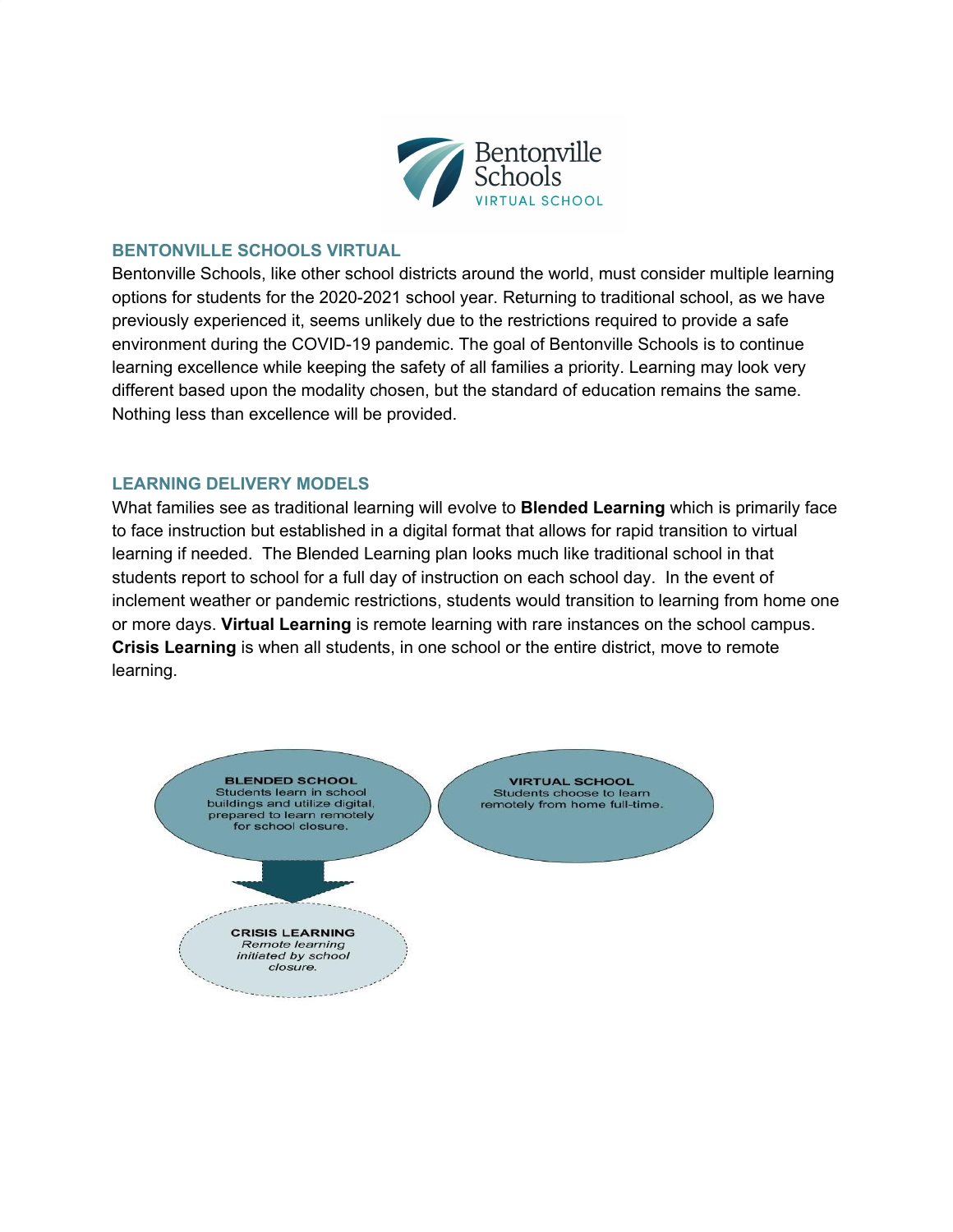# **BENTONVILLE SCHOOLS VIRTUAL**

K-12 Virtual School will be available for all students within Bentonville Schools. This learning modality is not successful for all students. Families must consider the characteristics that lead to a successful virtual experience for students:

- · Self-motivated
- · Independent Learner
- · Computer Literate
- · Good Time Management
- · Effective Communicator
- · Personal Commitment
- · Academic Readiness
- · Technologically Prepared

Families who select Bentonville Schools Virtual will provide the home support needed to shepherd their children through the education process with more and sometimes significant support for younger school age students. Early elementary students focus deeply on learning foundational skills like reading and critical mathematical skills. As students mature, less direct parent guidance should be required to be successful if the student possesses independent study skills and strong time management skills.

Students who are not on grade level, need professional intervention, or special services may elect to participate in virtual but are best served by a Blended school environment. However, students who have severe underlying medical conditions, including heart or lung disease or diabetes or are at risk for severe illness may be advised to participate in virtual learning for that student's safety. Students who choose the Blended Learning model will be required to follow all safety regulations shared by the District that are established by the Arkansas Department of Health, Division of Elementary and Secondary Education (DESE), and Arkansas Governor Asa Hutchinson.

Bentonville Schools Virtual is a form of digital learning where content is delivered via the internet. BSV is a form of asynchronous learning which allows families to learn on a schedule that best fits their personal needs. Examples include email, online discussion forums, message boards, pre-recorded video lessons, etc. Teachers will schedule frequent synchronous opportunities to communicate through google hangouts or phone calls to maintain social and emotional connections.

# **TECHNOLOGY REQUIREMENTS**

Efficient home internet is necessary for your child to have a successful virtual education.